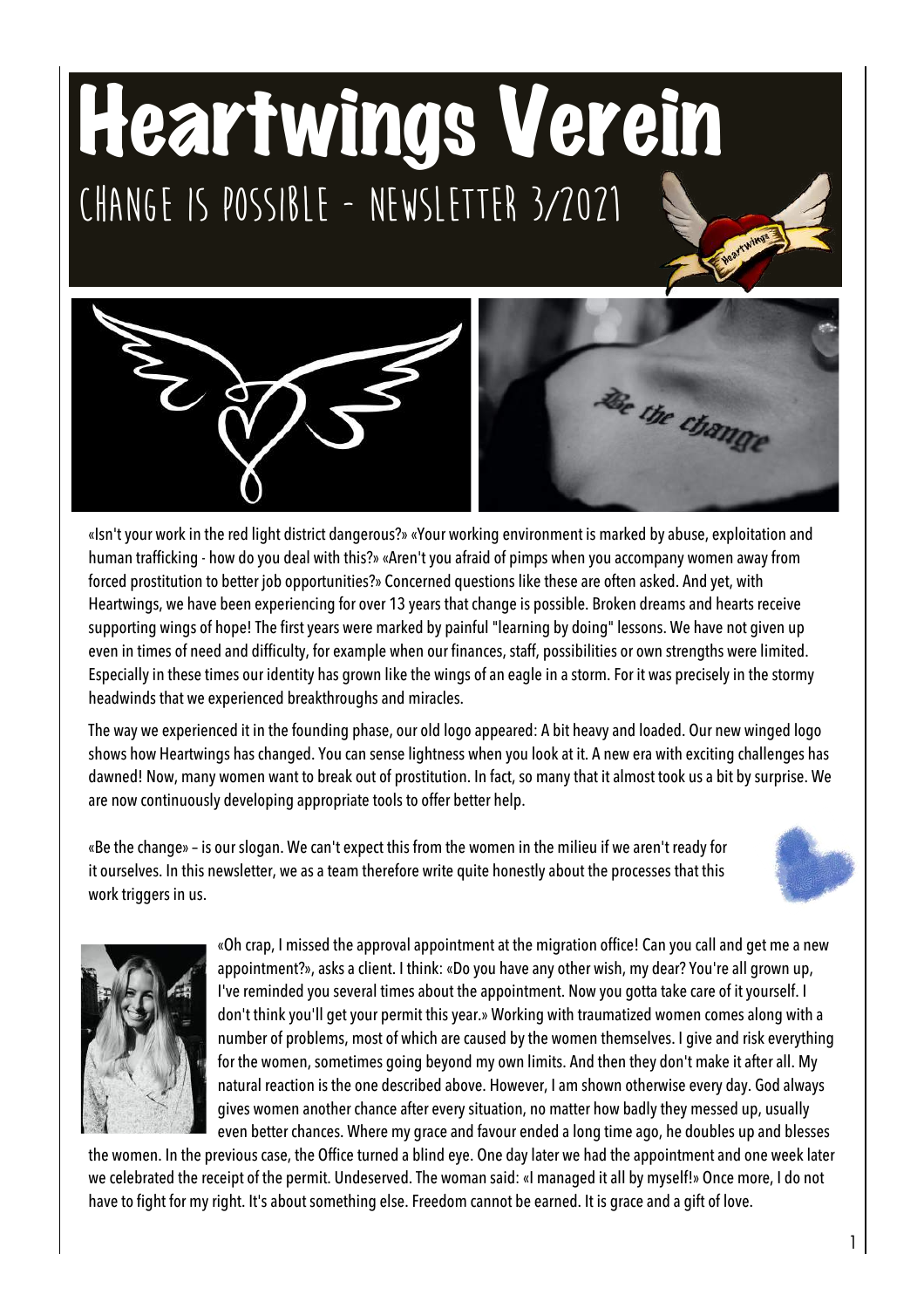«Yay look at our permit!» Proudly and with tears in their eyes, Lea and Anna show us their B-residence permits. «I am Anna. A normal woman with a normal job and with a proper Swiss resident permit.»

In spring 2021, Heartwings started a cleaning business in the second labor market to provide alternative work for the women. Today, we already have a number of private clients. In the beginning, the women are trained by a cleaning specialist and accompanied on every work assignment. All money is given to the woman. Work experience promotes their reintegration into society and increases their self-esteem. Our goal is independent women. We want them to be integrated into the primary labor market as quickly as possible. Miraculously, the managing director of the renowned company RFM contacted us. He offered the prospective cleaning specialists a recognized ISO-certified training course including a diploma. After that, they have the opportunity for a prestigious internship position, followed by the possibility of a permanent position. Today, the first women already hold their diploma in their hands, working more and more independently. Even more women were already eager to seize the chance of a new life and were recruited.

«Today is my day», a newly hired woman is pleased.



Thank you. That you believe in me, that you are the only ones who support me in everything, that you have never been angry with me no matter what I have done. Thank vou for giving me such warmth. attention and recognition. And giving me so much courage and simply giving me peace, even if I have not yet achieved everything. You are so important to me and a big part of my life. You have taken me as I am in my most difficult life situations. And for that I thank you, I can't put it into words how grateful I am. Because you have given perspective to my life again. 14:34





Oops, I forgot we are going on outreach at Langstrasse this afternoon. In the morning rush I had forgotten my jacket. Outside it's freezing cold. Luckily we have the Ladies Lounge Boutique. Without hesitation, I grab a long coat from the donated clothes to keep me warm for the afternoon.

Two hours later, we are in a shabby room in a typical brothel on Langstrasse. A woman is deeply touched by our visit.

On the way out she walks close behind me. «Your coat is so beautiful », I hear her whisper. Without hesitating I answer: «Thank you dear, do you want it?» Completely perplexed she looks at me. She can't believe it. It fits like a glove. The woman has a big smile on her face.

The moment is magic. That afternoon I understood that God can create a moment of happiness even out of my chaos. For Him I don't have to be perfect, I simply need to be present.



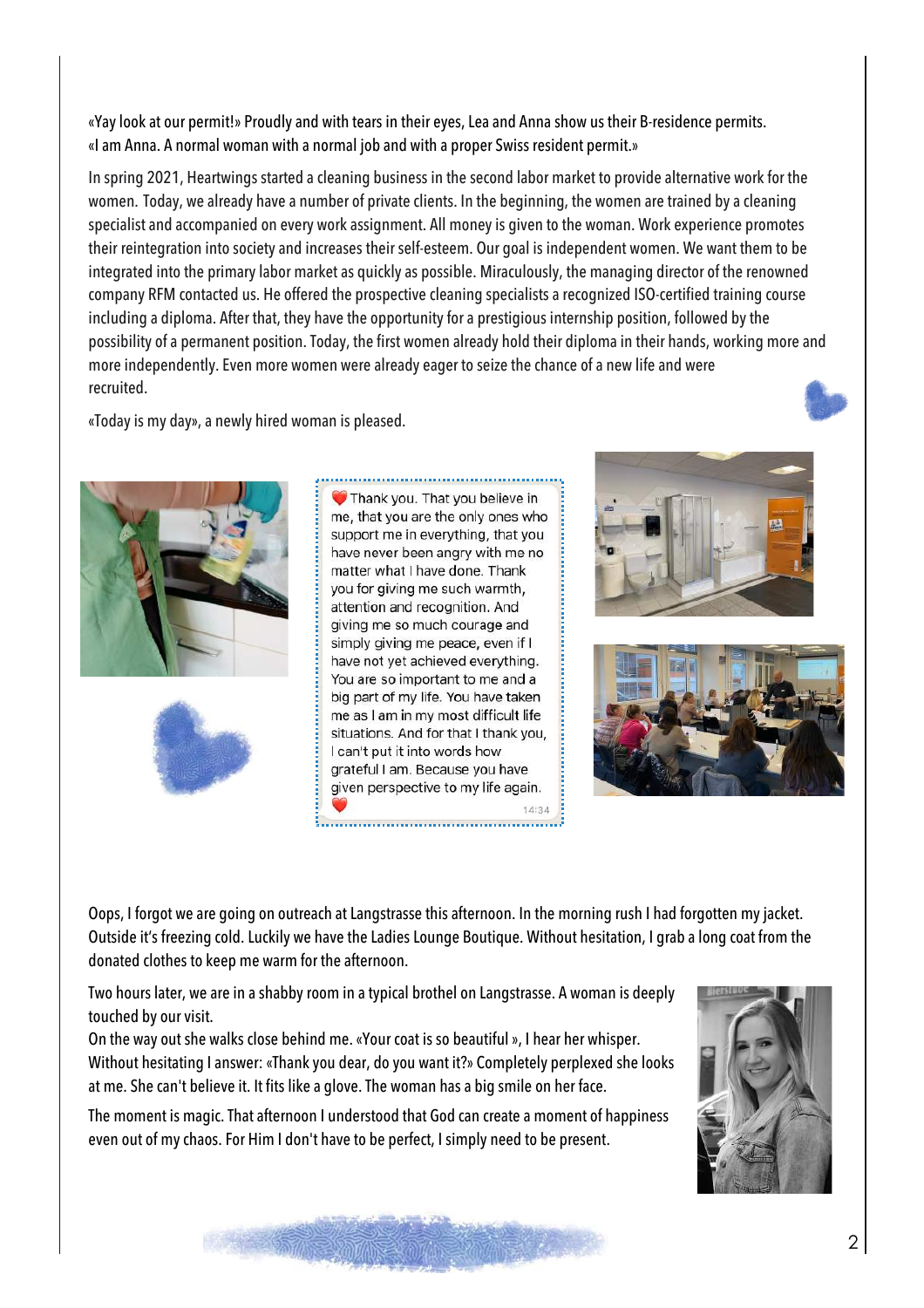The competitive pressure in the prostitution business is enormous. To get the customer's attention, the women have to look perfect, be sexy. They are forced to invest the little and hard-earned money in their outward appearance: Nails, hair, waxing and clothes.

At the suggestion of the women, we want to combine the necessary with the beautiful. One of our employees rejoiced: «I love doing gel nails, it's my passion. I have all the utensils for a nail studio at home. I just never had the chance to start.» And so, in the next few weeks, a nail studio will be created in our office. All the professional equipment was donated to us, including furniture and furnishing.

Getting your nails done is something intimate. It gives us the opportunity to talk to the women in private. They get peace, quietness and on top of that fancy nails.



saved my life and given me wings to wonderful change. Your work saves lives and I am the proof of it! May your work continue to grow, as many more women need this help!

«Oh crap! I forgot to organise a hand model for the nail refresher course.»





«The appointment is urgent», these words have been pounding in my head for the last two weeks.

They make me despair, make me angry. For a fortnight, Carolina was supposed to appear at the authorities office for this "urgent appointment". Carolina, however, is in her home country and does not exactly know when she will return. «Does Carolina realise how hard it has been for Heartwings to reach this point? How much it has cost the association so far?», I ask myself. And now, at this final stage towards legality, she sits comfortably at home. As a counsellor at Heartwings, I know that full commitment, dedication and love are no guarantee for success. Especially not when it comes to working with traumatised people. But how many more chances can Carolina squander before it is too late?

When she showed up at our office two weeks later than planned, I gave up. With quiet satisfaction I said to myself: «There are no second chances with the Swiss authorities.» Without any real prospect of success, I nonetheless called the authority. Surprised and not without resentment, I learn that Carolina's omission has no consequences. She receives a new appointment in no time.

I am affected by the unkindness of my own heart. Isn't grace precisely that? Receiving everything even though you have done nothing for it. Have I not already experienced this grace many times in my own life? As a human being, I have a limited supply of grace. May God therefore fill me with His every day.